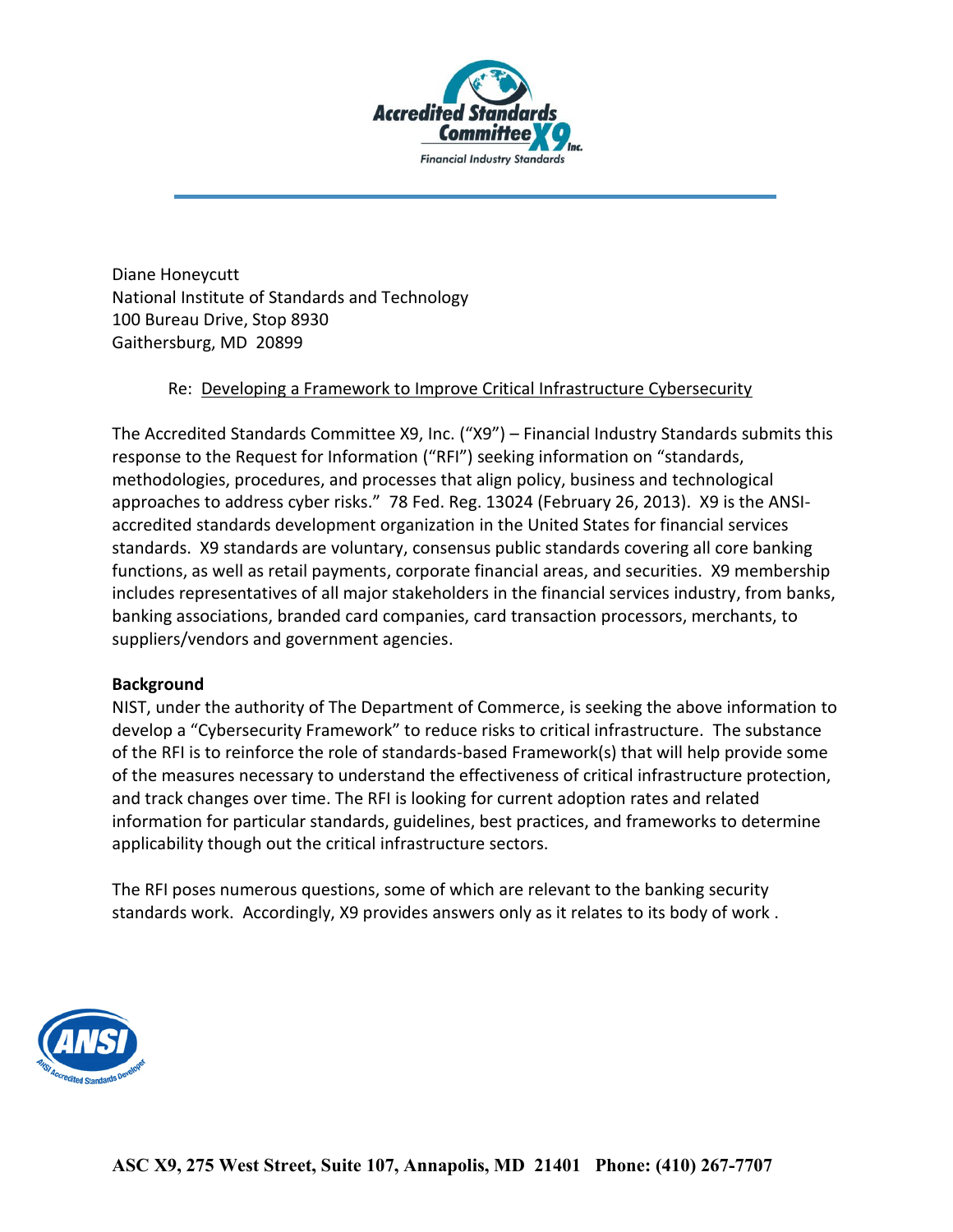## **Financial Services Standards Review**

**The RFI requests information on the use of frameworks,standards, guidelines, and best practices (see p. 13027).** The United States Financial Community (and its international counterparties) has been actively developing, implementing and using industry developed (among others) standards for more than 30 years. Standards for banking have included a broad scope of what could be defined through banking services, such as Payments security, checks, credit/debit transactions, securities transactions, codes, Mobile, Cloud, and other services, all of which are considered critical infrastructure in today's global economy. All one needs to know about the criticality of the US payment infrastructure can be summarized by the impacts caused by the physical interruption of the flow of paper checks throughout the country when flights were grounded on 9-11.

Attached is a non-exhaustive relational diagram reflecting many of the existing standards related to data and information security standards, which have been developed by X9 through its Subcommittee on Data Security, along with an explanation of each standard. It should be noted that NIST is a member of this Subcommittee and has participated in the development of some of these standards (see further discussion below). X9 also wishes to point out that many of these US national standards are adopted as ISO standards and implemented globally as banking/financial services are global and interoperable.

As banking and financial services transitioned from paper to electronic banking and financial services transactions beginning in the 1970's , so did the need and requirements for data security across both forms. Many standards were developed around a specific industry requirement or a new service provision to banking consumers and customers; the PIN, personal identification number, standard is an excellent example of this. Additionally, these new requirements and services quickly pushed the financial services industry to protect not only transaction services provided nationally within the U.S., but also to secure international transaction services. Because of this international usage, banking was among the first industries to require strong and effective encryption and its global export within payments-related hardware. Over time, the financial services industry has developed a long history of working with NIST, NSA and other federal agencies to gain these permissions, and in the process those agencies became active participants in X9's data security standards development process. This over-arching standards activity continues today as X9 turns its focus to among other services mobile banking and cloud computing data security standards for the financial services industry.

The attached illustration shows a view of Financial Services Security categorized into four entities. An initial entity is a methodology to define security through layers. Not only do these layers provide appropriate delineation for security approaches in banking/financial services, but these layers can be applied to other markets beyond banking, and the generic terminology for

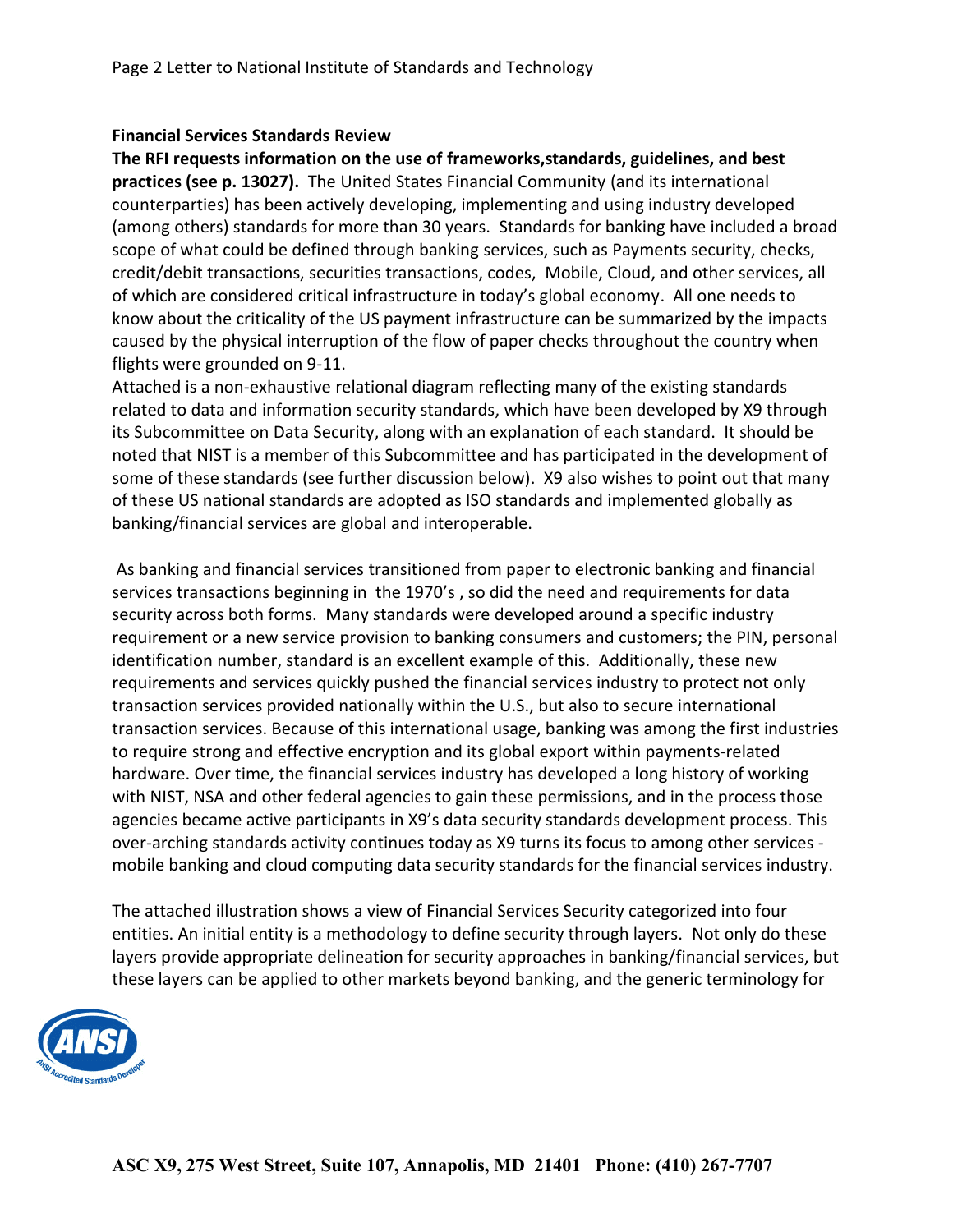each layer is such that meanings can be extracted by a broad readership. We note that "NIST is interested in identifying core practices that are broadly applicable across sectors and throughout industry"(see first paragraph in Specific Industry Practices, p. 13027). For example, the Authentication layer can be associated with individual (in banking the customer) identity, accessing rights, and mechanisms that can be implemented for a measured risk; Identity can be considered global in usage; whereas Authorization can be seen as local and other security mechanisms that can be applied across a host of applications.

The continuum of these layers provides a broad picture of where security can be focused. Combinations of these security layers are seen in financial services applications. In continuing with the other entities within the illustration, a Security Function has been defined that correlates and further identifies specific functions which can be associated with each of the security layers. The X9 security standards have a close parallel with these functions and offer X9 a visual representation of where potential new standards may be needed. The list of X9 security standards included in the illustration has a matching color correlation with the security layers and security functions. The last two entities provide a summation of what could be considered: the "business of security", and the "mapping security across banking services." There are regulatory, legal, contractual and other business considerations as security is applied, and for a comprehensive security framework to be effective, it must be able to map to the available banking services. The attachment becomes a snapshot in time of a banking security framework, as all the facets of banking security come to play.

It was mentioned earlier that the RFI has posed some questions in which X9 has a security framework that can be applied to the critical infrastructure security. X9 standards are not a complete security solution or a framework by themselves, but may be considered the toolkit or building blocks that address selected security needs within the context of the whole framework. A percentage of the X9 encryption standards have now been identified in NIST standards, and a mutual agreement exists between X9 and NIST to address duplication. However, some banking/financial security needs go beyond other industry requirements, and may be unique in an implementation.

Security implementation within the banking and financial community is a collection of standards from various sources, including: X9, ISO, as ITU, IEEE, NIST and others. The emphasis within the financial community has and continues to be a transaction based or services based security standards. Costs and other factors continually reinforce the commitment to a standards approach.

Finally, we have provided a concise explanation of the X9 standards landscape so that NIST can gain an appreciation of how X9 security standards are available to markets beyond banking. Of course, this listing merely identifies what is currently available; there are always new standards